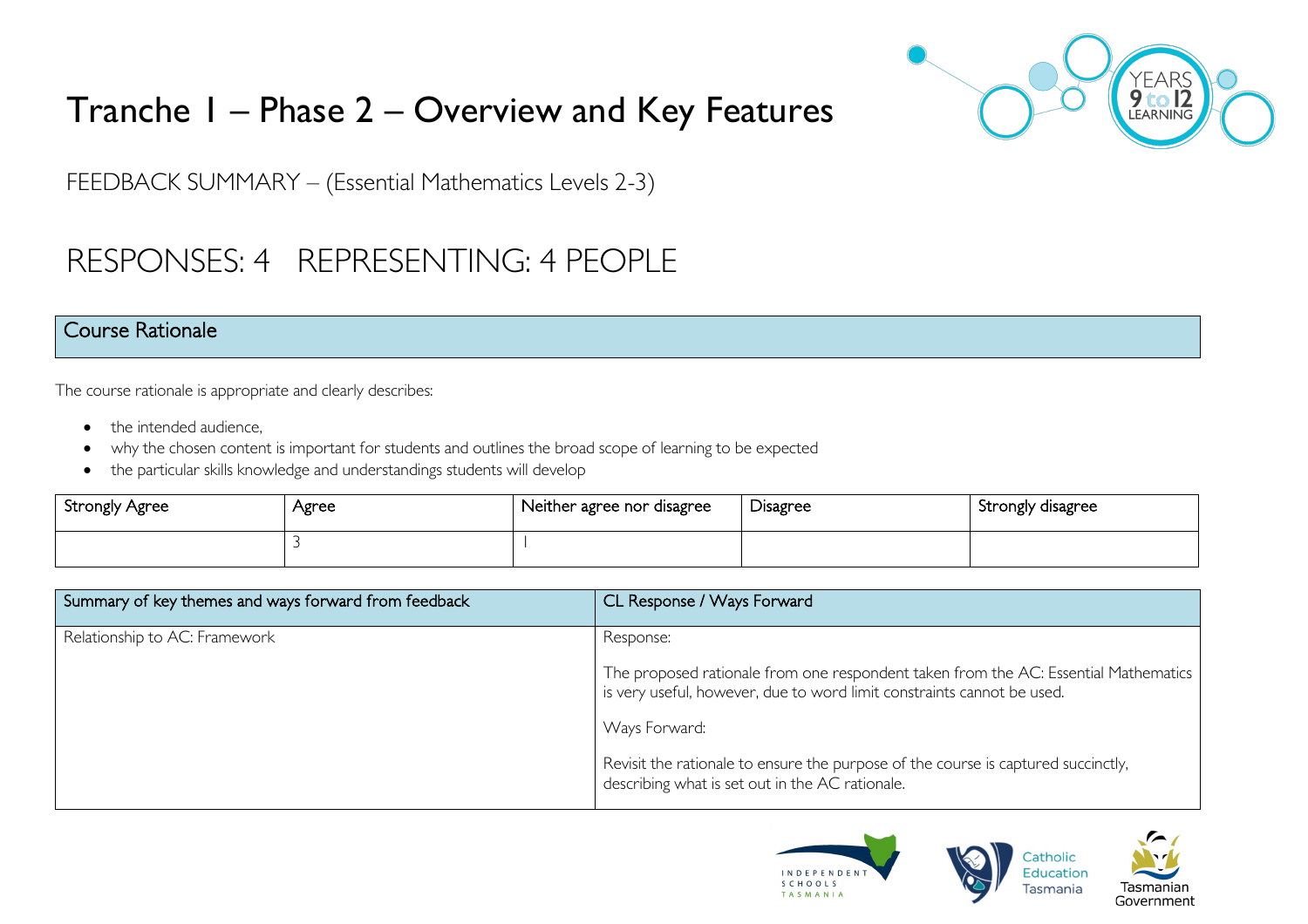## Pathways In

The pathways in are appropriate and clearly describes all relevant pathways.

| Strongly Agree | Agree | Neither agree nor disagree | Disagree | Strongly disagree |
|----------------|-------|----------------------------|----------|-------------------|
|                |       |                            |          |                   |

| Summary of key themes and ways forward from feedback | CL Response / Ways Forward                                                                                                                                                                                                                        |
|------------------------------------------------------|---------------------------------------------------------------------------------------------------------------------------------------------------------------------------------------------------------------------------------------------------|
| Articulation into the Level 3 course                 | Response:                                                                                                                                                                                                                                         |
|                                                      | Articulation from Years 8, 9, 10 and 11 will be mapped across the suite of courses<br>moving forward.                                                                                                                                             |
|                                                      | Similarly, articulation from Level 1 into Level 2 and Level 2 into Level 3 will be mapped<br>to ensure students are advised appropriately according to their development and<br>readiness to engage with the higher level content and complexity. |
|                                                      | Ways Forward:                                                                                                                                                                                                                                     |
|                                                      | The initial draft of this and other Tranche   Mathematics courses will articulate the<br>preferred pathways for students according to End of Year 8, 9, 10 and 11 results.                                                                        |

## Learning Outcomes

- Learning outcomes describe observable and measurable behaviours so that valid judgements can be made about whether students have achieved the learning outcomes and at what level.
- Clear learning outcomes are important because they communicate to students what they are expected to do as a result of successfully completing a course or module.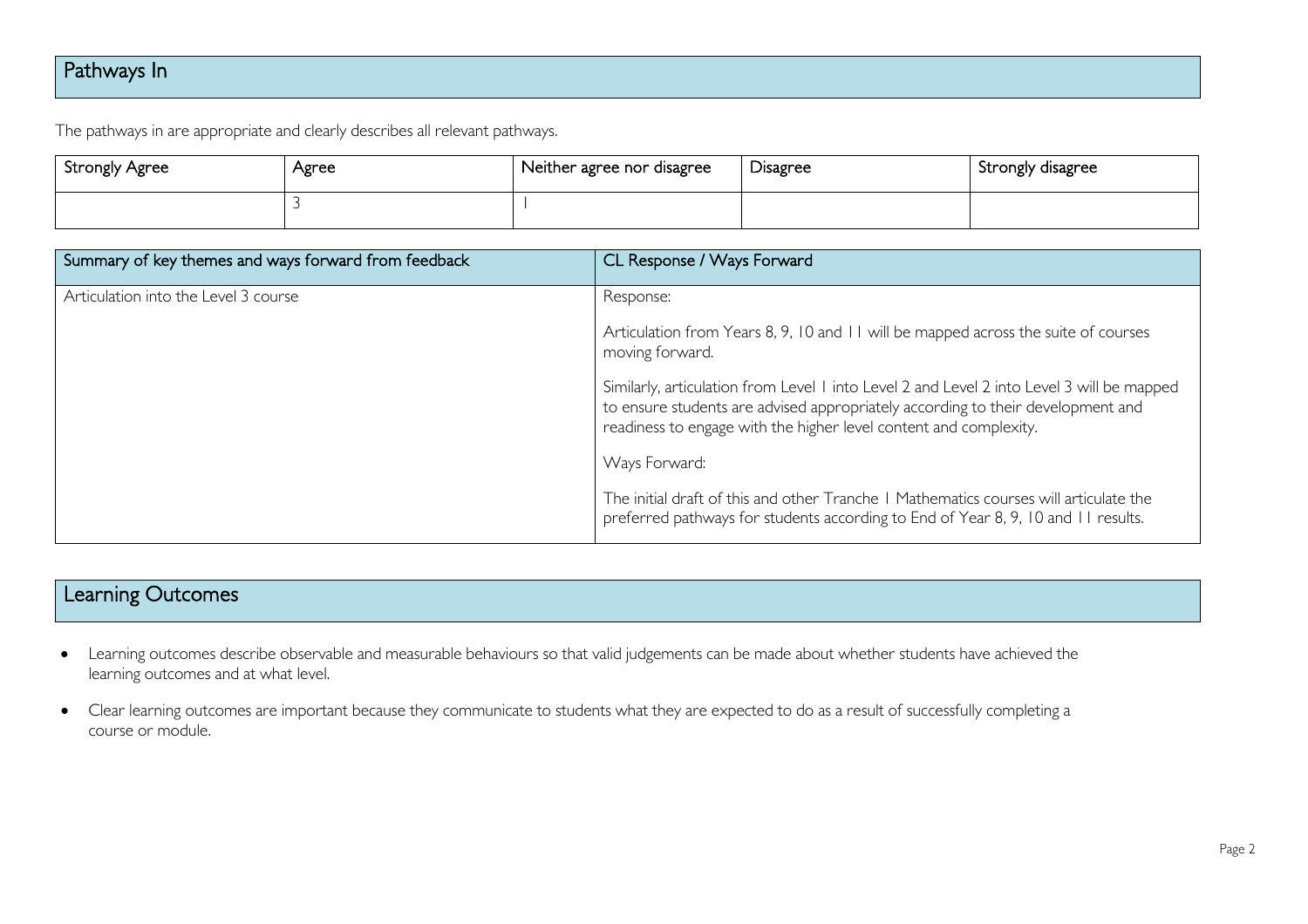#### In consideration of the learning outcomes identified in this paper do they clearly describe what students will be able to do on successful completion of a course (or module of work)?

| Yes | No                       |
|-----|--------------------------|
|     | $\overline{\phantom{0}}$ |

| Summary of key themes and ways forward from feedback | CL Response / Ways Forward                                                                                                                                                                                                                                                                                           |
|------------------------------------------------------|----------------------------------------------------------------------------------------------------------------------------------------------------------------------------------------------------------------------------------------------------------------------------------------------------------------------|
| Concise summary of key themes                        | Response:                                                                                                                                                                                                                                                                                                            |
|                                                      | The Learning Outcomes should be a 'guiding force' behind course content and<br>pedagogy. They should also be aligned to the criteria and standards to be specifically<br>assessed against as they communicate to students what they are expected to do as a<br>result of successful completion.                      |
|                                                      | Learning Outcomes will be written to provide greater specificity at each level and across<br>courses during the initial course draft. They currently remain non-course contextualised<br>whilst policy decisions are being made regarding the number of criteria and the modular<br>structure of courses in general. |
|                                                      | Ways Forward:                                                                                                                                                                                                                                                                                                        |
|                                                      | Learning Outcomes will be refined in line with the content of the course, the number of<br>assessable criteria per module and the structure of modules. This will be shared with the<br>Mathematics Learning Area Group (LAG) before being released publicly in the next<br>phase of consultation.                   |

### Course Structure

- All course structures for Tranche 1 courses are aligned to the Integrated Policy Model.
- All courses will be 150 hours in length, and divided equally into three weighted modules of 50 hours each.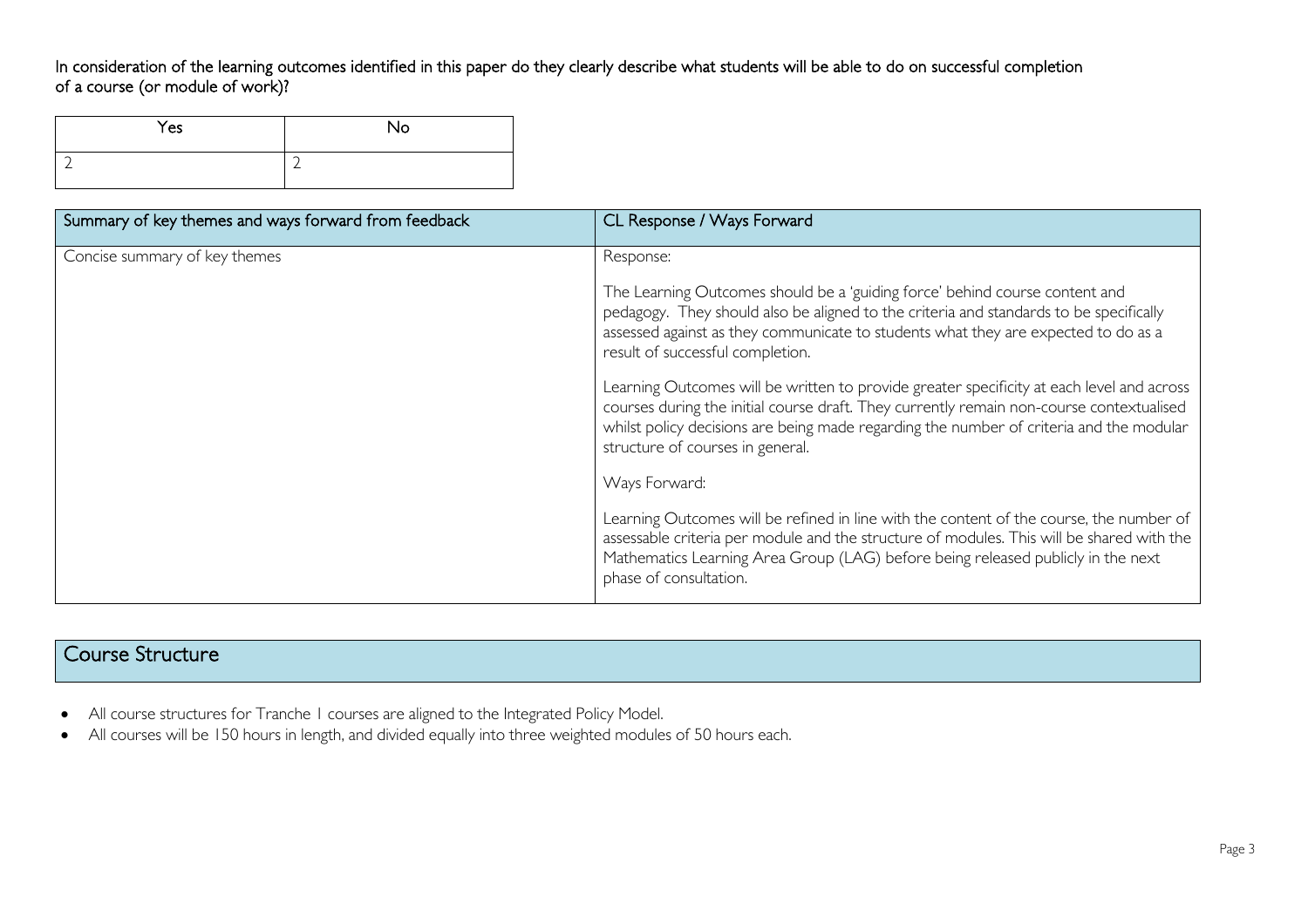#### Do you agree with the proposed organisation of modules identified in this paper?

| Yes | No |
|-----|----|
|     | ∽  |

| Summary of key themes and ways forward from feedback | CL Response / Ways Forward                                                                                                                                                                                                                                                                                                                                                                                                                                                                                                                                                                                                                                                                                                                                                                                                                                                                                                                                                                     |
|------------------------------------------------------|------------------------------------------------------------------------------------------------------------------------------------------------------------------------------------------------------------------------------------------------------------------------------------------------------------------------------------------------------------------------------------------------------------------------------------------------------------------------------------------------------------------------------------------------------------------------------------------------------------------------------------------------------------------------------------------------------------------------------------------------------------------------------------------------------------------------------------------------------------------------------------------------------------------------------------------------------------------------------------------------|
| Structure of content and assessment per module       | Response:<br>The position described in the draft integrated model is for a 3-module structure. If that<br>position is ratified through consultation, all courses will progress in their development<br>following this structure. Division of the Australian Curriculum: Essential Mathematics<br>Units 1-4 will be across the two levels (and thus 6 modules) of Essential Mathematics.<br>Details of the course structure including the division of content, learning experiences,<br>work requirements and assessment will be clarified/determined through the<br>development process, which will include consideration of feedback from the<br>consultation processes, as well as drafting and collaboration with sponsors, CF's and the<br>wider teacher community.<br>Ways Forward:<br>Engage with Critical Friends to determine best distribution of content across the 3<br>modules in each level of the course so as to provide equal 'weighting' and practical<br>division of topics. |

## Delivery Sequence

## Do you agree with the course delivery sequence proposed in this paper?

| Yes | No |
|-----|----|
|     | ب  |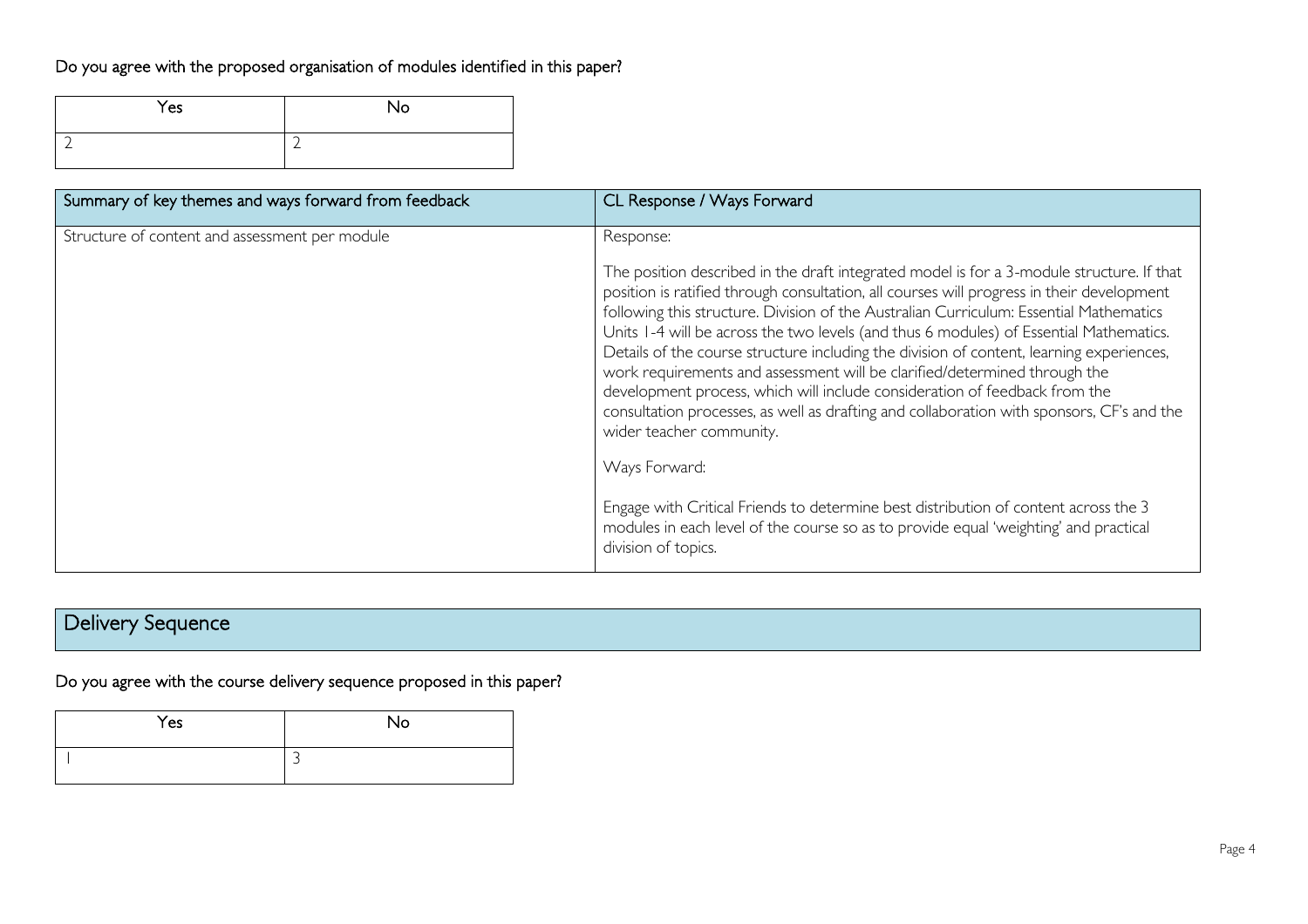| Summary of key themes and ways forward from feedback | CL Response / Ways Forward                                                                                                                                                                                                                              |
|------------------------------------------------------|---------------------------------------------------------------------------------------------------------------------------------------------------------------------------------------------------------------------------------------------------------|
| Not enough information                               | Response:<br>Details of the delivery sequence of content, learning experiences, work<br>requirements and assessment will be clarified/determined through the development<br>process, which will include consideration of feedback from the consultation |
|                                                      | processes, as well as drafting and collaboration with sponsors, CF's and the wider<br>teacher community.                                                                                                                                                |

### Module Content

Please note that the descriptions of module content may vary from course to course for example:

- some will identify specific themes, concepts and topics to organise course content.
- some *may* enable teacher/learner choice of themes, concepts and topics.

#### Do you agree with the module content proposed in this this paper?

| Yes | No     |
|-----|--------|
|     | ∽<br>= |

| Summary of key themes and ways forward from feedback                                                                                                                                                                                                           | CL Response / Ways Forward                                                                                                                                                                                                                                                                                                                                                                                                                                                                                                                                                                                                                                                                                                                                                                                               |
|----------------------------------------------------------------------------------------------------------------------------------------------------------------------------------------------------------------------------------------------------------------|--------------------------------------------------------------------------------------------------------------------------------------------------------------------------------------------------------------------------------------------------------------------------------------------------------------------------------------------------------------------------------------------------------------------------------------------------------------------------------------------------------------------------------------------------------------------------------------------------------------------------------------------------------------------------------------------------------------------------------------------------------------------------------------------------------------------------|
| Alignment to AC: Essential Mathematics Framework                                                                                                                                                                                                               | Response:                                                                                                                                                                                                                                                                                                                                                                                                                                                                                                                                                                                                                                                                                                                                                                                                                |
| One respondent suggested that the course is too heavy on measurement and<br>is not aligned strongly enough to the AC: Framework. Another respondent<br>suggested that except for 'Earth Geometry' the content does not progress<br>beyond Year 9 and 10 level. | Earth Geometry represents a topic that can be considered new content for students<br>who have previously engaged with the Year 10 Mathematics curriculum. Additionally,<br>content in Loans and compound interest is a significant extension of what is covered in<br>the Year 10 curriculum. In Year 10, students are expected to "connect the compound<br>interest formula to repeated applications of simple interest using appropriate digital<br>technologies". Within the proposed course, learners will understand compound interest<br>as a recurrence relation, use technology to calculate future values and interest totals,<br>compare the growth of simple and compound interest loans/investments and investigate<br>the effect of changing the interest rate, and/or number of compounding periods on the |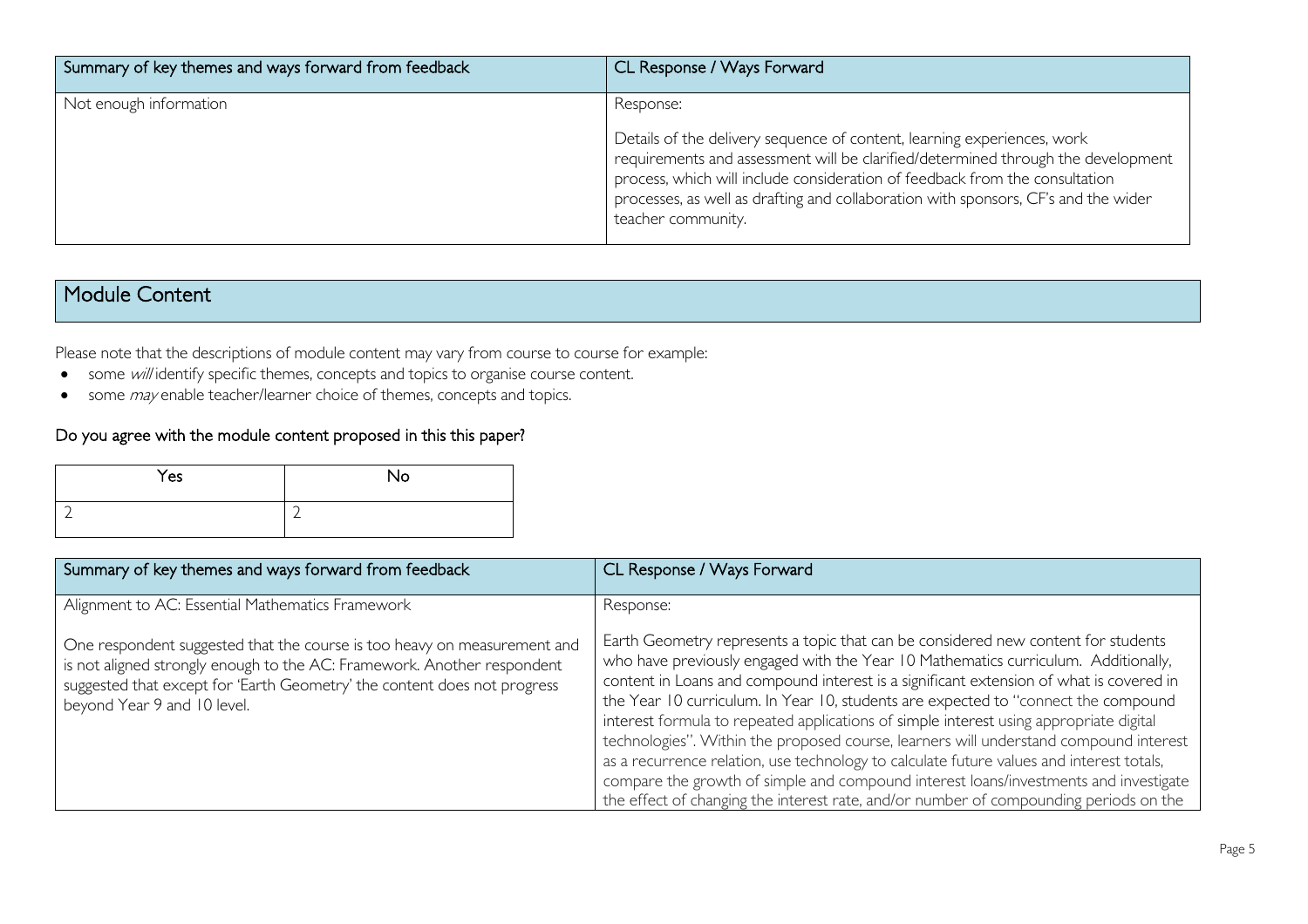| future value. Learners will also be exposed to reducing balance loans which is beyond<br>the scope of the Year 10 curriculum.                                                                                                                                                                                                                                                                                                                                                                                                                                                                                                                                                                                                                                                                                                                                                                                                                      |
|----------------------------------------------------------------------------------------------------------------------------------------------------------------------------------------------------------------------------------------------------------------------------------------------------------------------------------------------------------------------------------------------------------------------------------------------------------------------------------------------------------------------------------------------------------------------------------------------------------------------------------------------------------------------------------------------------------------------------------------------------------------------------------------------------------------------------------------------------------------------------------------------------------------------------------------------------|
| Many other areas of content require students to apply their understanding to contexts<br>in ways that relate to the world of work and civic life which is well beyond what is<br>prescribed in the Year 10 curriculum. Examples include: performing simulations of<br>experiments using technology and identifying factors that could complicate the<br>simulation of real life events, solving trigonometry problems involving bearings, sketching<br>elevation views and interpreting diagrams of three-dimensional models, and investigating<br>the procedure (including advantages and disadvantages) of conducting census, systematic<br>samples, self-selected samples, random samples and identifying survey procedures,<br>recognising sources of bias and performing data representation techniques including<br>finding the correlation coefficient and using (including recognising the dangers of)<br>interpolation and extrapolation. |
| Ways Forward:                                                                                                                                                                                                                                                                                                                                                                                                                                                                                                                                                                                                                                                                                                                                                                                                                                                                                                                                      |
| Continue to develop the content based on the Australian Curriculum: Essential<br>Mathematics Units I and 2 for Level 2 and Units 3 and 4 for Level 3 and ensure<br>comparability to other jurisdictions (previously identified comparison with Queensland<br>and Victorian offerings).                                                                                                                                                                                                                                                                                                                                                                                                                                                                                                                                                                                                                                                             |

## Relationship to Possible Future Provision

Tranche 1 courses are placed in a specific curriculum focus area, which shapes the nature of the learning and the course design. There are 5 focus areas:

- Discipline based
- Personal Futures
- Professional Studies
- Transdisciplinary
- Work-based learning

#### Do you agree with the suggested Focus Area for this course?

| Yes | <b>No</b> |
|-----|-----------|
|     |           |